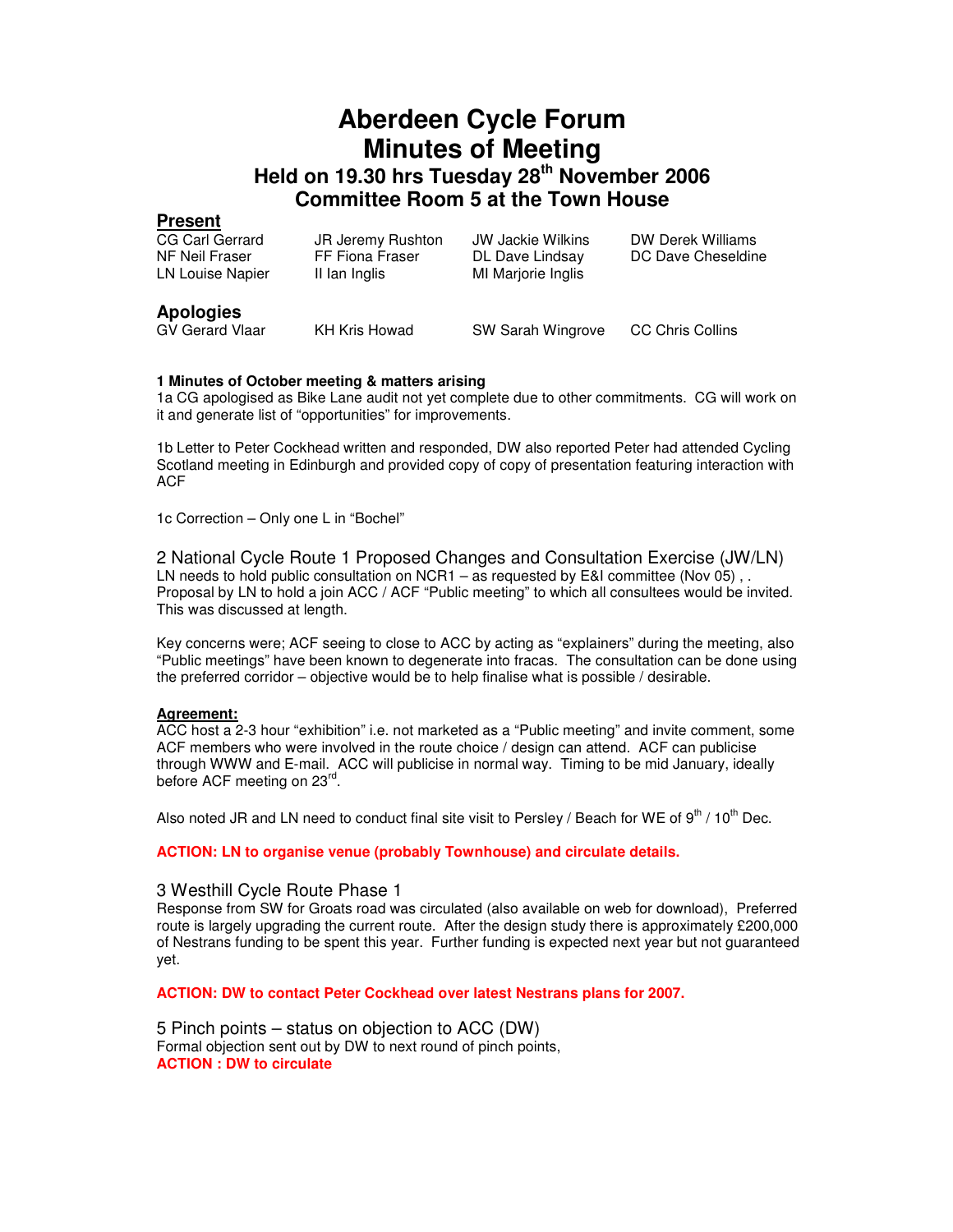DW has also spoken to G McKenzie – our initial objection letter (to Ewan Kaye) can go into the papers submitted to the committee, E&I committee meet on 23<sup>rd</sup> January.

6 month meeting with I Yule – is due Mid January, this to form key agenda point, but we must be positive in suggesting alternatives. **ACTION: DW to schedule meeting with Ian Yuill** 

Positive feedback has been received through the e-Consultations on pinch point being taken out on Garthdee Rd and replaced with Zebra Crossing.

Discussed and agreed a (reconstruction) photograph of a cyclist being "pinched" would greatly help the explanation for members of E&I and more generally. CG and JR have the necessary things, vehicle, cycle pinch point and photographer and will progress. **ACTION : CG+JR to progress, circulate when done for comments**

6 Parking Update Commercial (CG) **B&Q** – nothing happened. Attempts to contact manager failing – further letter about "delivery on promises" sent to Kingfisher's director of sustainable development.

**Peterculter medical practice** (2 x letters) – no response despite doctors writing in local press on obesity issues and lack of exercise.

**Currys (Garthdee and Bedford Rd)** – think it's the landlords responsibility, have promised to contact Landlord, hold until Jan then re-engage, with landlord directly if necessary.

**Standard Life (Beach Boulevard)** – hold until April, end Financial year

**Boots (Garthdee)** – no response, further letter sent, although note it is probably the Landlords responsibility as same site as Currys.

Key learning – it's easier to get stands in during construction i.e. in the planning process!

Public (JW) Nothing to report (holidays)

Residential (JW/LN)

LN has drafted guidance on this for Planning and Policy committees, CG has provided feedback – document circulated at meeting. Any further feedback to  $LN -$  committee sits 13<sup>th</sup> Feb, after this if successful document would become part of planning conditions.

## **ACTION : Any further comments to LN by 1st Dec.**

7 Cyclists and Bus Drivers (CG) A leaflet "Bus Drivers and Cyclists as developed by Warrington Cycle Campaign was circulated, agreed that it would be a good idea to try and replicate in Aberdeen. For those not present a copy can be downloaded from **http://homepage.ntlworld.com/pete.meg/wcc/news.htm#BUS**

**Action : CG to write to George Mair at First Bus indicating we would be willing to do similar in Aberdeen.**

8 AOB

**Police** – DW has written to Leslie Harold (LH) to complain about winter safety campaign. Copy of